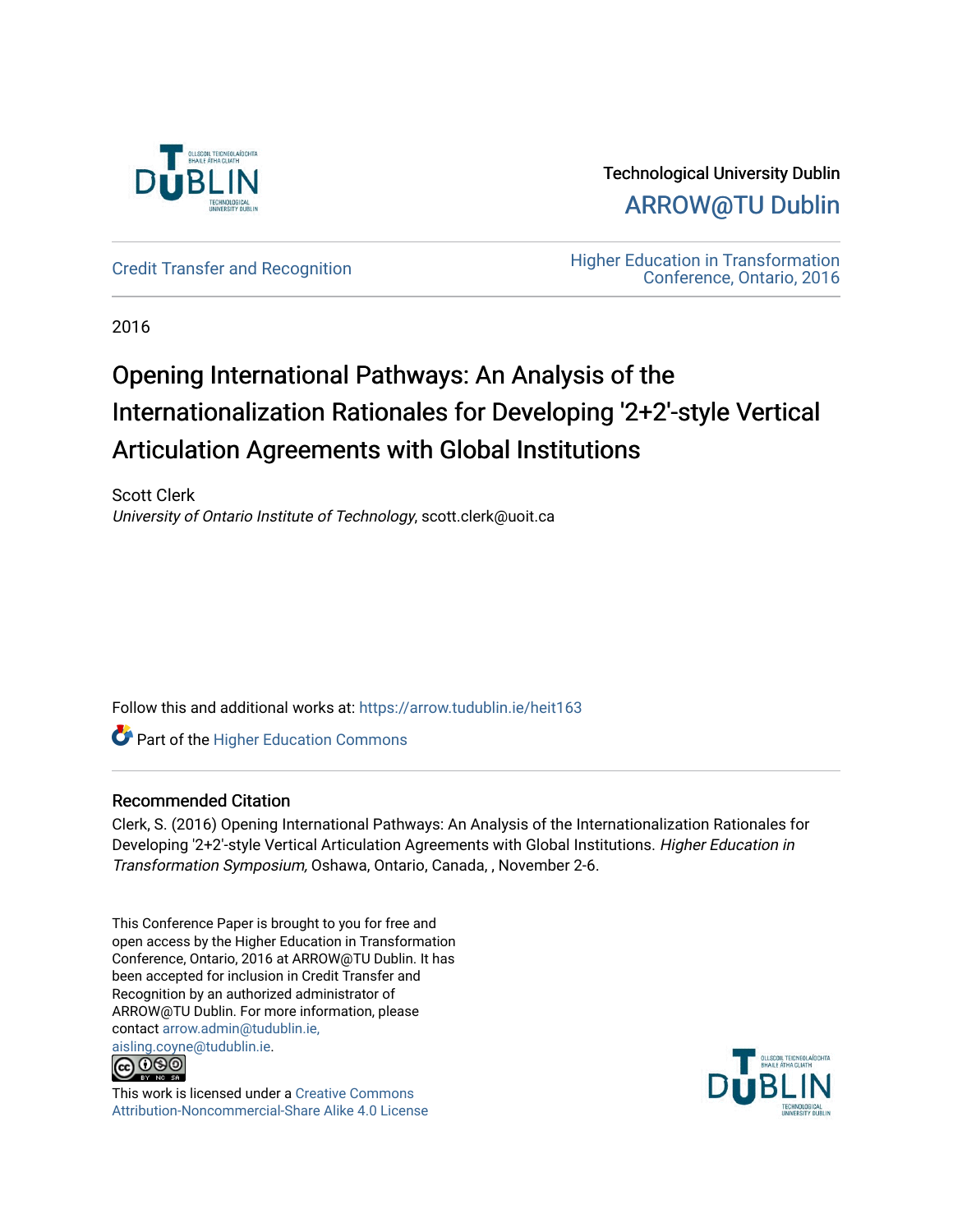### OPENING INTERNATIONAL PATHWAYS

Opening International Pathways: An Analysis of the Internationalization Rationales for

Developing '2+2'-style Vertical Articulation Agreements with Global Institutions

Scott Clerk

University of Ontario Institute of Technology

Presented at the Higher Education in Transformation Symposium

November 2 - 4, 2016 in Oshawa, Ontario, Canada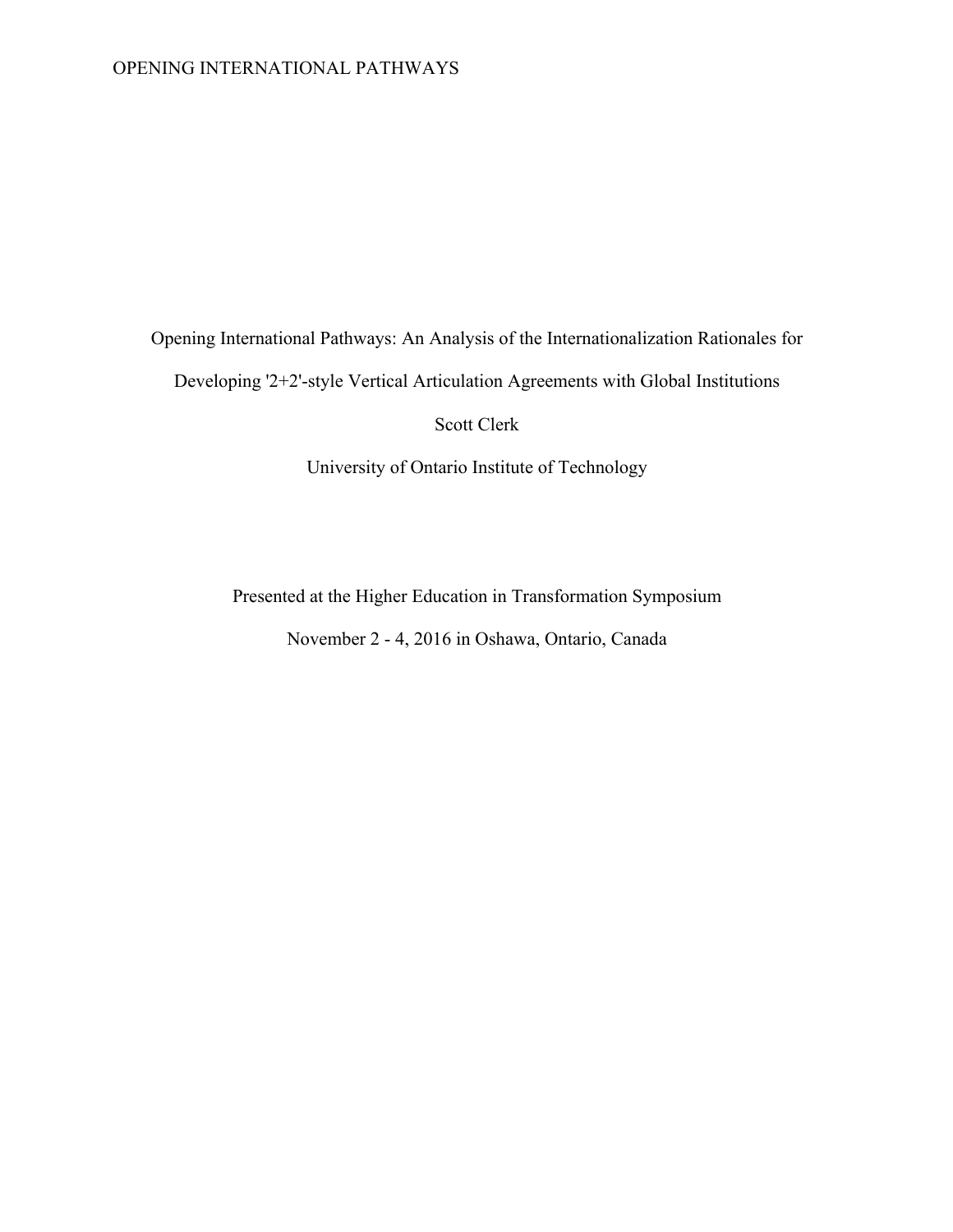#### Abstract

The University of Ontario Institute of Technology (UOIT) has a legislated mandate to create college-to-university transfer pathways, and a strategic plan which sets out expectations to internationalize the university. While UOIT has a well-developed set of pathways from Ontario colleges, UOIT has only recently joined other Ontario universities in creating '2+2'–style pathway or articulation agreements with international institutions. The models for these agreements are numerous  $(2+2, 3+1+1,$  etc.), with any number of possible permutations. The rationales for these arrangements are also numerous, and vary based on type and direction of the arrangement, the context of the home institution and home country, and the priorities of the receiving Ontario university, amongst other factors.

This paper explores those rationales and analyzes them within the context of the broader internationalization of higher education, with a particular focus on the possibility of college-touniversity transfer pathways across borders. This paper will situate the development of international college-to-university transfer pathways within both the literature on international education and the literature on post-secondary transferability, identify key unresolved issues for understanding these specific types of international pathways, and further explore the possible benefits of this "niche" pathway approach for UOIT's burgeoning internationalization efforts.

*Keywords*: college, university, transfer, pathways, 2+2, international, rational, analysis, articulation agreements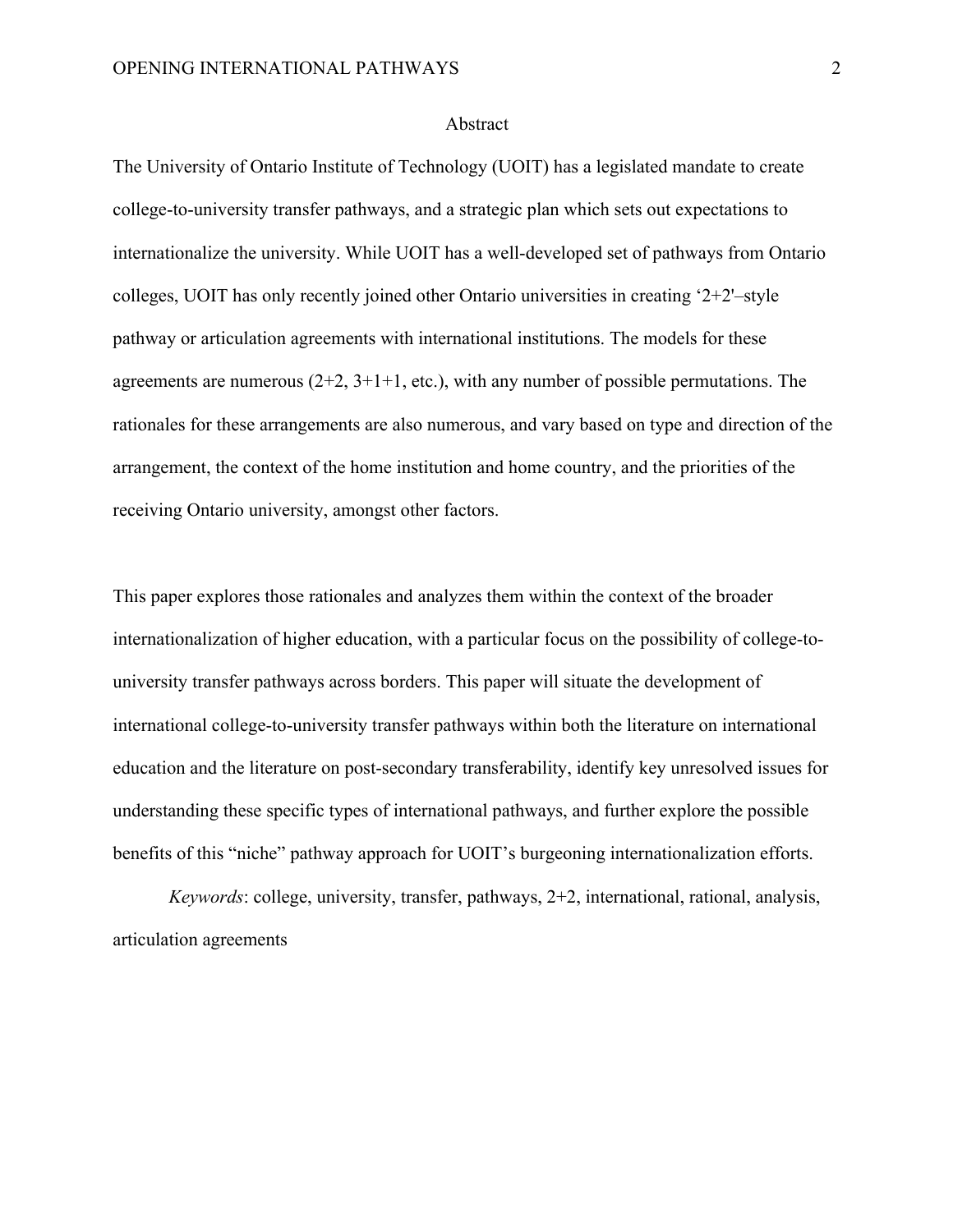Opening International Pathways: An Analysis of the Internationalization Rationales for

Developing '2+2'-style Vertical Articulation Agreements with Global Institutions

The University of Ontario Institute of Technology (UOIT) has a legislated mandate to create college-to-university transfer pathways, and a strategic plan which sets out expectations to internationalize the university. While UOIT has a well-developed set of pathways from Ontario colleges, UOIT has only recently joined other Ontario universities in creating '2+2'–style pathway or articulation agreements with international institutions. The models for these agreements are numerous  $(2+2, 3+1+1,$  etc.), with any number of possible permutations. The rationales for these arrangements are also numerous, and vary based on type and direction of the arrangement, the context of the home institution and home country, and the priorities of the receiving Ontario university, amongst other factors.

This paper explores those rationales and analyzes them within the context of the broader internationalization of higher education, with a particular focus on the possibility of college-touniversity, or "vertical" (Lang, 2008) transfer pathways across borders. Within Ontario, the expected outcomes for college-to-university pathways include increased flexibility and improved access (Kerr, McCloy & Liu, 2010), and there is a growing body of work on the impact of these pathways. However, there is little research available on international pathways, and the "studentcentric" approach to domestic pathway design is not apparent as the rationale for these international pathways; rather, the interests of receiving institutions and sending countries seem to prevail. What's more, international mobility of students to study at Ontario universities mirrors the socioeconomic inequalities amongst and within countries – in contrast with the implied intent of college-university pathways to broaden access and diminish socio-economic inequalities. This paper will situate the development of international college-to-university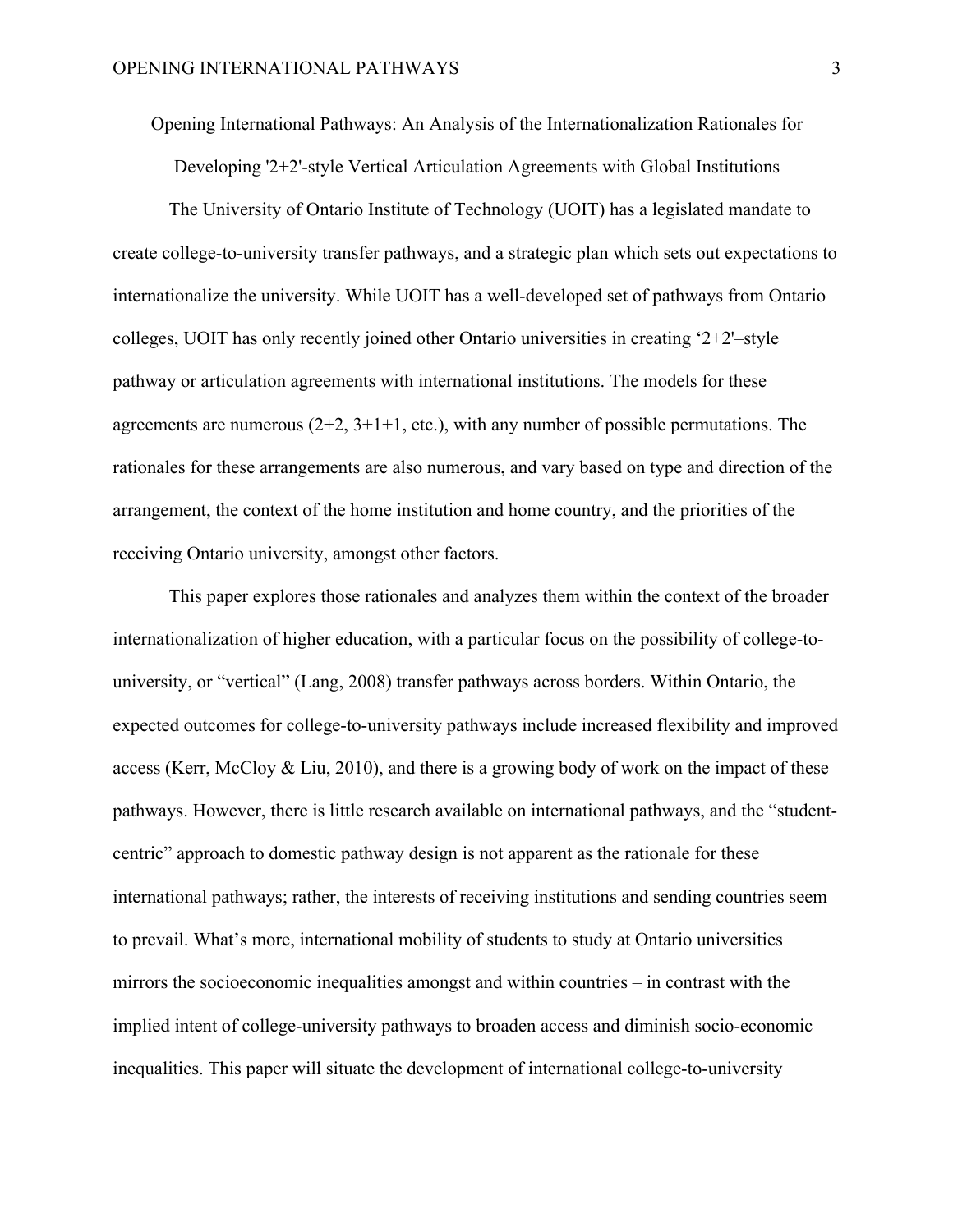#### OPENING INTERNATIONAL PATHWAYS 4

transfer pathways within both the literature on international education and the literature on postsecondary transferability, identify key unresolved issues for understanding these specific types of international pathways, and further explore the possible benefits of this "niche" pathway approach for UOIT's burgeoning internationalization efforts.

The specific issue of international degree completion transfer pathways  $(2+2, x+y, etc.)$  is but one within the ever-expanding cosmos known as the "internationalization of higher education" or simply referred to as "international education". These terms refer both to educational practices and activities that cross borders, cultures, and languages, but also to the concept, and growing academic study of the internationalization of higher education. Within this broader issue, which includes international research collaboration, internationalization of curriculum, and other aspects, international degree completion transfer pathways fit within the sub-set of international student mobility.

In terms of activity levels, international student mobility has expanded in step with the globalization of the world economy over the past 25 years. Just under 5 million post-secondary students are currently studying outside their country of citizenship, nearly quadruple the number in 1990 (1.3 million students) (OECD Education at a Glance, 2014). The Canadian Bureau for International Education expects that number to rise past 7 million by 2022 (CBIE, 2015). The movement of students around the globe represents an important aspect of the global economy, in terms of trade in (educational) services, but more importantly in terms of the development of human capital and the mobility of labour. As countries like the "BRICs" emerge, and the size of the global middle class grows, so too does the global demand for higher education. One consulting firm projects that growth is "expanding the overall market for educational products and services by nearly 50 percent from \$4.4 trillion in 2012 to \$6.2 trillion by 2017." (Kramer et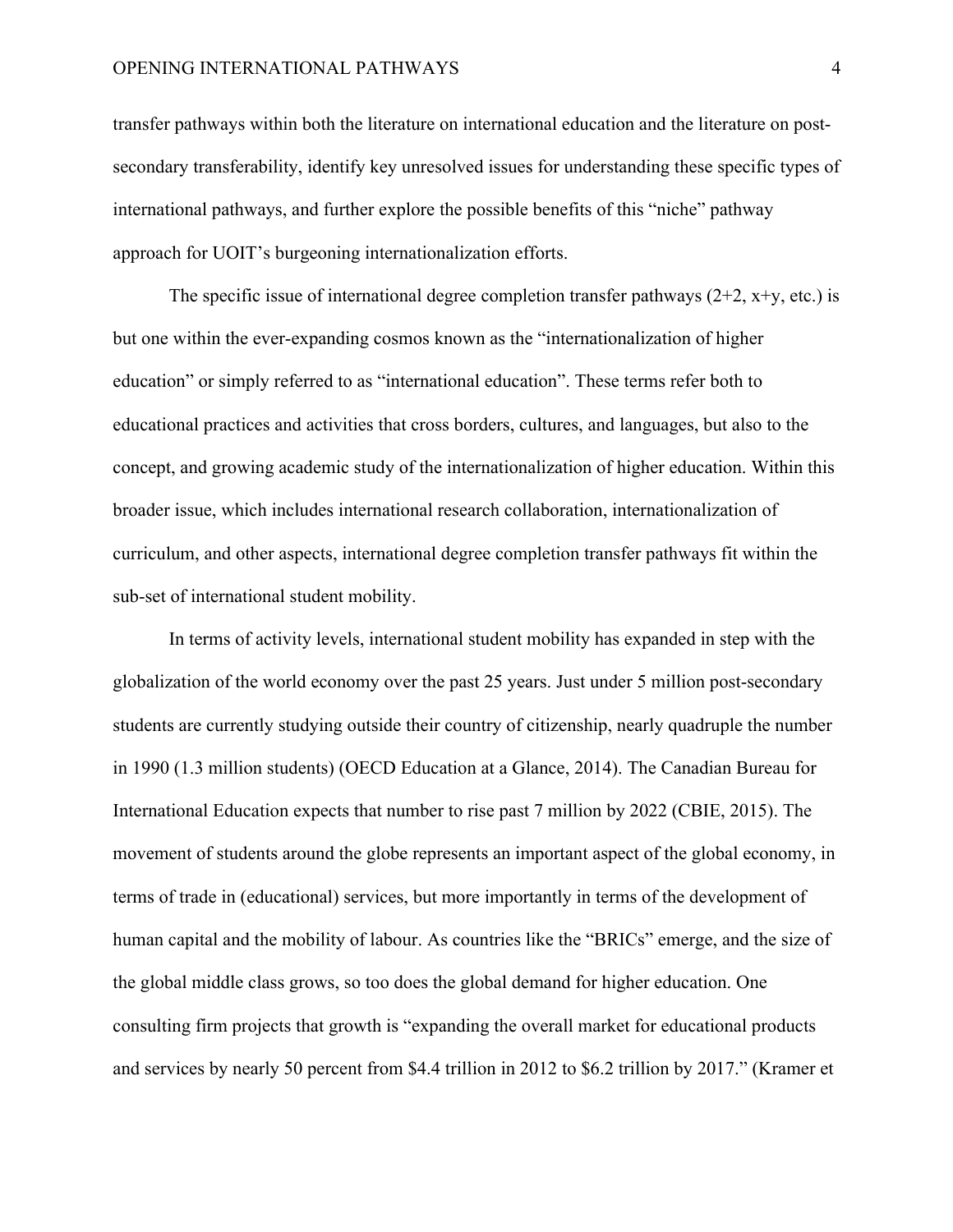#### OPENING INTERNATIONAL PATHWAYS 5

al., 2014). The United States, the largest recipient of international students, has seen similar growth. Over the past 15 years, the flow of international students has doubled, to just over one million students enrolled in 2015/16 (Institute of International Education, 2016). An analysis of economic impact showed that those international students contributed \$33 billion to the US economy, supporting over 400,000 jobs during the 2015-2016 academic year (NAFSA, 2016).

In Canada, the story is similar. International students are big business and, perhaps more importantly, are expected to make up for declining domestic enrollments. A report commissioned by the federal government estimates that for 2010, "international students in Canada spent in excess of \$7.7 billion on tuition, accommodation and discretionary spending; created over 81,000 jobs; and generated more than \$445 million in government revenue" (Kunin, 2012). Growth rates in Canada have mirrored global trends, and are expected to continue that trajectory. According to a panel of experts convened by the federal government to advise on the way forward, "Canada's International Education Strategy should seek to double the number of fulltime international students, from 239,131 in 2011 to more than 450,000 by 2022" (Advisory Panel on Canada's International Education Strategy, 2012).

While there are other aspects of internationalization of higher education, as noted earlier, the greatest emphasis and effort tends to focus on what is often referred to as "cross-border" education (Knight, 2005), as a key revenue generator and/or revenue replacement for institutions. In a recent survey of all Canadian Universities (which received an 80% response rate), 45% of institutions identified undergraduate international recruitment as the institution's top international priority (international strategic partnerships were a distant second at 19%). Interestingly, transfer pathways sit between those top two priorities, as they are both a tool for student recruitment, but also a means to and/or result of strategic partnerships. In that same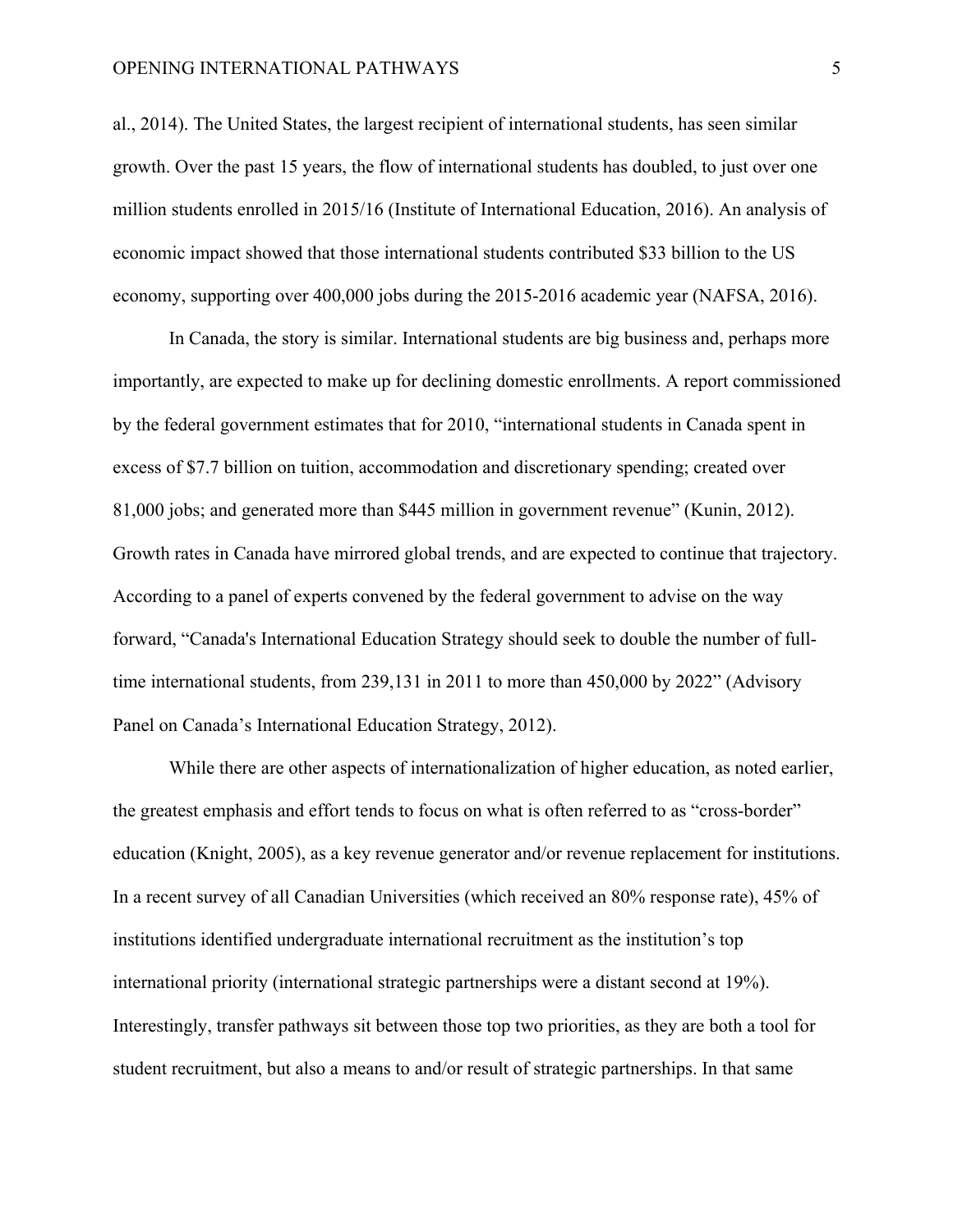survey, 63% of respondents offer a double degree, 45% offer a joint collaborative degree, and 78% offer one of those options (whereas only 48% reported doing so eight years earlier, in the 2006 version of the study) (Universities Canada, 2014).

It is important to clearly understand the above nomenclature, understand how these international collaborations relate to domestic degree completion pathways, and also consider where they all sit on a spectrum of collaboration for transfer of credits and curriculum design.

An international undergraduate double degree is typically an x+y transfer scenario, where a student completes a portion (usually half) of a program at the sending institution, and then transfers to the receiving institution, receiving a block transfer for the credits completed. Upon completion of the other portion of the program at the receiving institution, the student graduates with the degree of the receiving institution, and also with the degree of the sending institution, which recognizes the latter portion of the program as transfer credit back to the sending institution. In this instance, the student receives two degrees on two parchments. The curricula of the two degree programs exist independent of each other, with a transfer credit articulation agreement setting out the conditions for the student's transfer to the receiving institution and then the transfer back of credits for the granting of the degree from the sending institution.

In a joint collaborative degree, the second option referred to in the Universities Canada survey, the student enters a co-designed program which sets out a joint curricula spanning both institutions. The program will include credits from both institutions, and upon graduation, the student will receive one degree jointly granted by both institutions. This type of collaboration requires much more coordination and program design efforts between the partners.

It is useful to understand these types of undergraduate degree-granting arrangements along a spectrum of inter-institutional collaboration (See Figure A). This collaboration ranges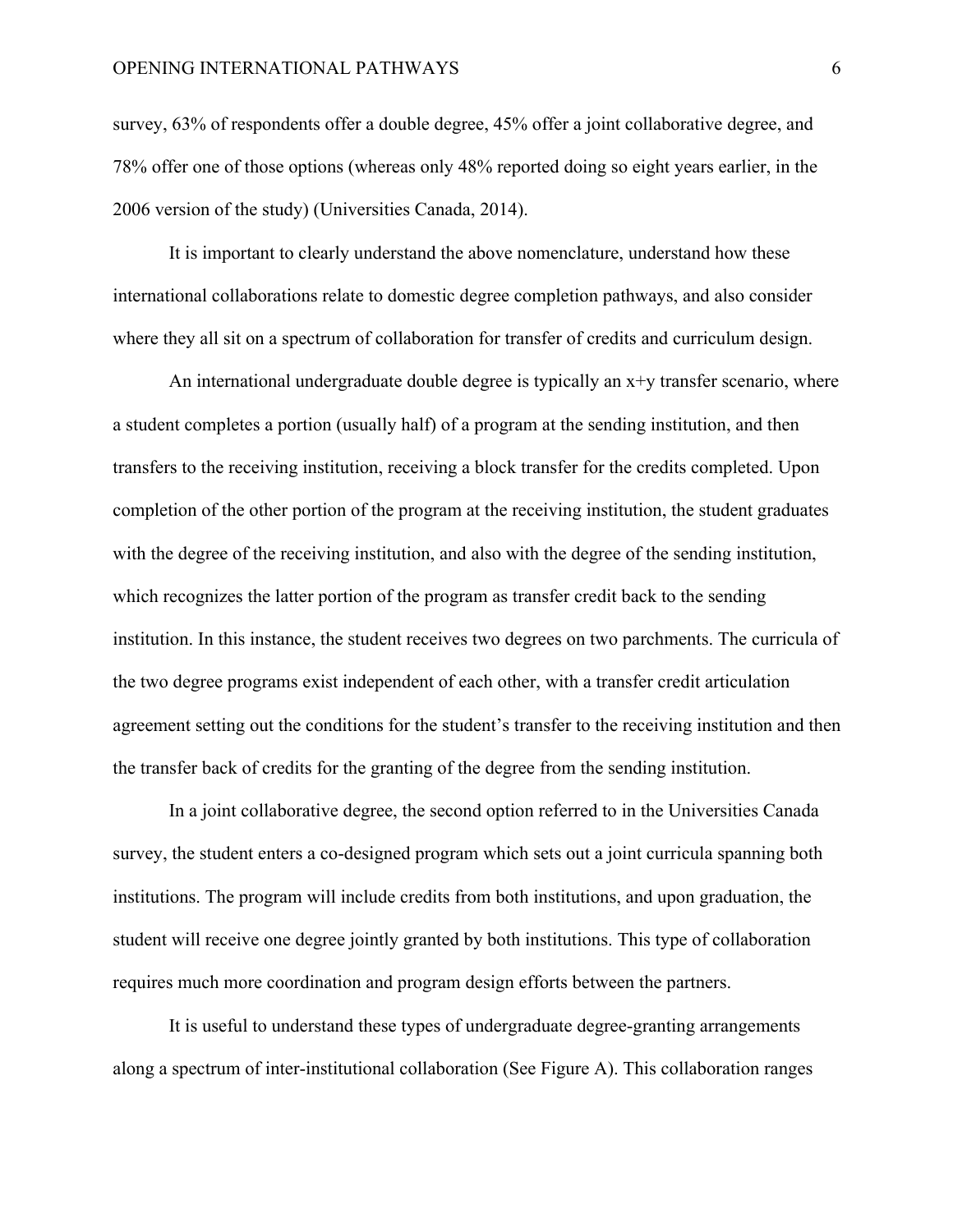from no collaboration, where an individual student applies independently to carry credits into another degree program at a different institution, to high levels of collaboration (and dedication) which would include joint curricula design, academic approval and quality assurance processes, and joint granting of degrees. This spectrum, as articulated, doesn't take into account undergraduate-to-graduate style transfer pathways, nor does it clearly account for the differences between university-to-university transfers versus those between technical/vocational/junior colleges and universities (also known as horizontal versus vertical transfers (Lang, 2008)).

It is those "college-to-university" transfers pathways, as they are known in Ontario, that present an interesting opportunity to institutions interested in developing double-degree,  $x+y$ transfer pathways. Of the existing double degree pathways between Canadian and international institutions, many are university to university degree completion transfer pathways for completion of a degree in Canada, with the student also receiving a degree from the home institution. The students leave the home institution before completing a degree program (but, in the case of the double degree, receive the home degree eventually). The domestic vertical model is not mirrored internationally. There are, however, exceptions. A good example are the articulations between Ontario Colleges and Irish Institutes of Technology, where a Canadian student can complete a college diploma, and then transfer to an Irish institution to complete a bachelor (3-year) degree with an extra year of study. A key question for the discussion is this: Can "college-to-university" (or lower-to-upper undergraduate, or vertical) transfer pathways succeed internationally, and do they make sense for both students and institutions? First, we must review what we know about the success of and rationales for such pathways at the domestic level.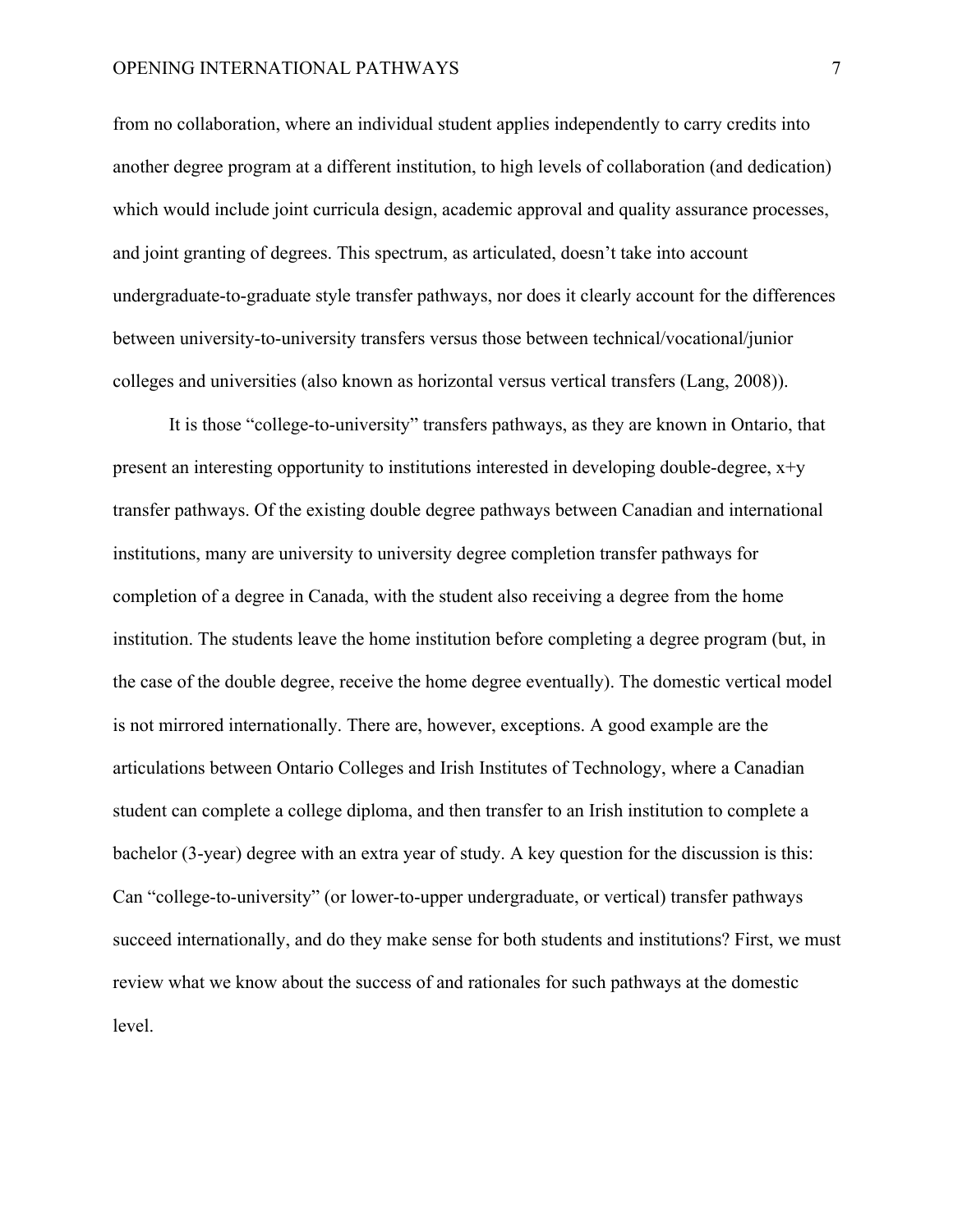The literature on "college-to-university" transfers is extensive in Canada (Lang, 2008; Martinello & Stewart, 2015; etc.) and the United States (Stern, 2016; O'Meara, Hall, & Carmichael, 2007; etc.). Aspects of the literature include: the level of system coordination to allow for and encourage these transfers, the development of coordinating structures for articulation, comparative analyses across jurisdictions, and the impact of these pathways on student success, graduation rates, labour market outcomes, and social inequalities.

The rationales for these arrangements are multiple, overlapping and in some cases at odds with each other. From a system perspective, transfer pathways can make for a more efficient post-secondary system, with fewer credits lost in transfer, as well as greater alignment of academic programs through the sharing of curricula via the articulation process. From the public funder's perspective, transfer pathways for bachelor degree completion are, at least in theory, less expensive for a straightforward degree completion pathway, and certainly less expensive than funding a full degree program and a full diploma or associate degree program. From the receiving institution's perspective, the transfer represents higher enrollment, and possibly enrollment from a segment of the public (first generation, low-income, indigenous, etc.) who have not historically accessed bachelor degree programs. From the originating institution, under this pathway, the institution does not lose any students (as they complete their diploma or associate degree) and gains the ability to position themselves as a stepping stone to a full bachelor degree. Finally, and ideally most importantly, from the student's perspective, there are several advantages: the flexibility to move from college to university, including after or during a period of employment; the ability for students unable to directly enter university (due to low grades or lack of prerequisite credits) to reach university via transfer; and the potential improvements to career development and earnings potential with the double credential.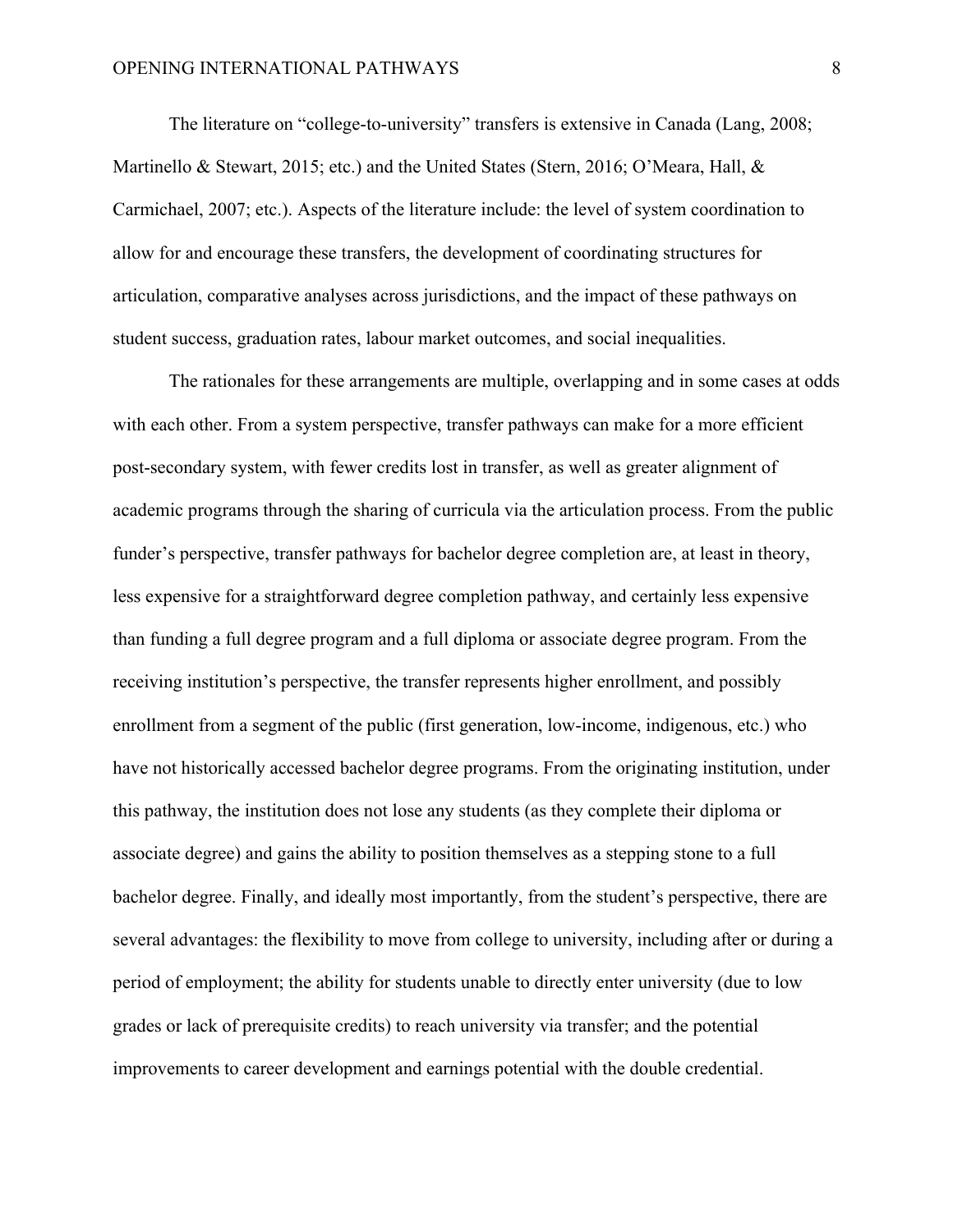When we consider college-to-university, vertical transfer pathways at an international level, these considerations shift considerably. Some observers of domestic, intra-jurisdictional articulations have identified lack of coordination of these transfers as a major barrier. In the US, despite 100 years of experience in some state systems, that articulation experience has been called a "work in progress" (O'Meara, Hall & Carmichael, 2007). In Ontario, we lament a binary system and point to provinces like British Columbia as a standard for transferability (Kerr, McCloy & Liu, 2010). However, at the international level, there is no system to speak of. That said, one of the systemic benefits of increased articulations at the domestic level, that of increased consistency (or, at least, cross-pollination) of academic programs, through the sharing and mutual review of curricula, can also be of benefit at an international level. As academics share and review program curricula across borders, in order to develop articulations, the general knowledge of how certain academic fields are taught in other countries increases, and that benefit can accrue on both ends of the articulation.

The funding or governmental perspective on these articulations at an international level must be split between sending and receiving countries. On the receiving end, these transfers can represent marginal increases in enrollment, and so will be viewed favorably. The value of the transfer pathway for the sending country and/or jurisdiction depends on a variety of factors, both economic and political. For certain countries, these 2+2 agreements are a matter of supply and demand. China is a leader in the development of these agreements, mostly as university-touniversity double degrees, as the sheer volume of demand for higher education outstrips the supply (although the supply too is expanding rapidly) and is a primary driver of Chinese efforts to develop these relationships. Considering which side of an articulation (sender or recipient) initiates an articulation discussion, it is almost exclusively Chinese institutions which approach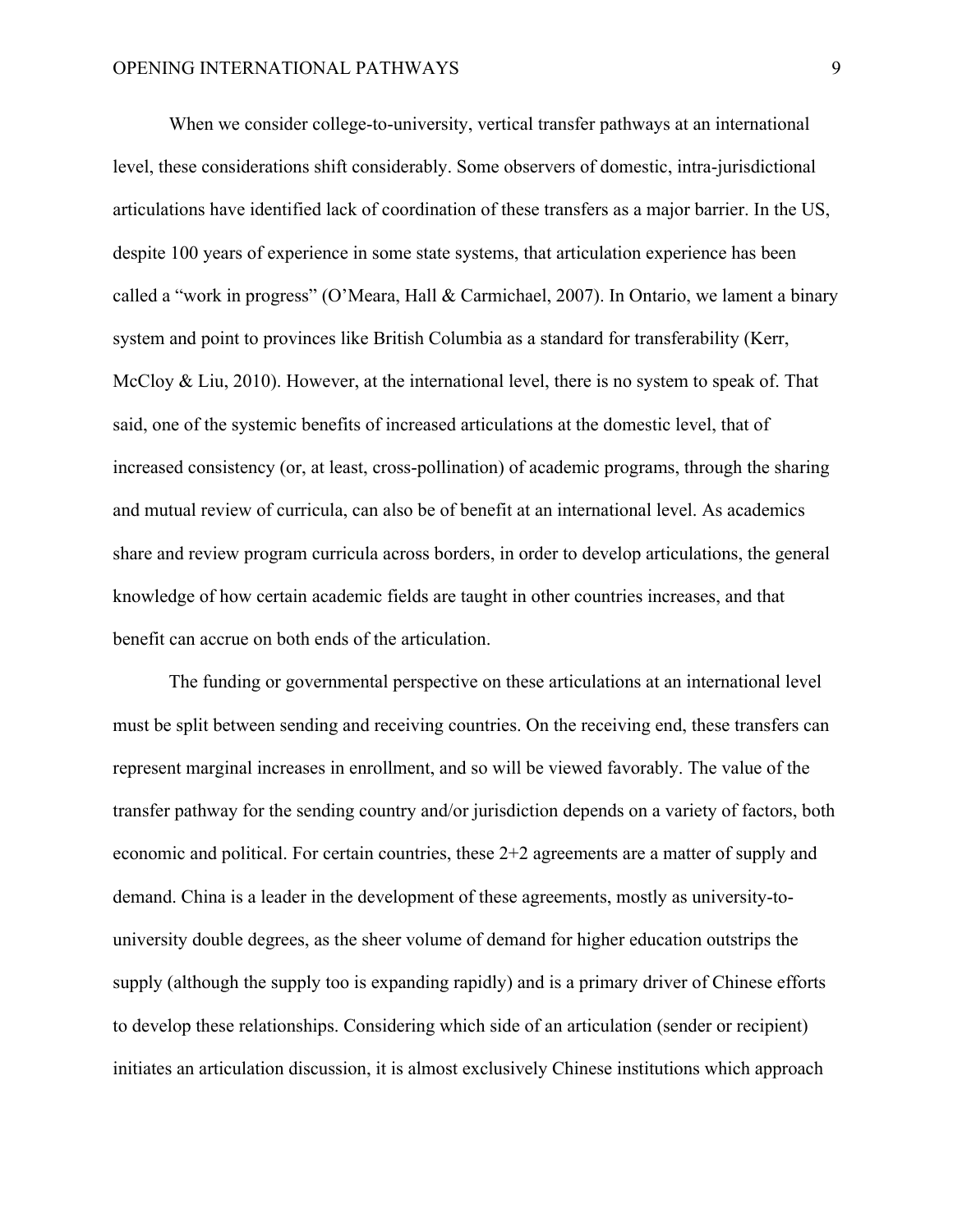UOIT for these types of arrangements. For other countries, sending students on a horizontal or vertical transfer can be contentious, particularly if we are looking at transfers from the Global South to Western countries like Canada or the US. The "pitch" to develop a transfer pathway may be interpreted as an implication that degree completion in the home country is undesirable, or that the Western degree is inherently more valuable. The issue of brain drain is a concern, especially if the home institution's efforts in education and training are perceived of as part of the national development project of that country. Furthermore, some countries have public funding schemes for post-secondary education which require students receiving essentially free public education to stay in the country upon graduation. As an example, UOIT's recent discussions with a potential transfer partner in the Caribbean fell apart due to concerns that the students would not comply with government policy if they were to complete an associate degree and then transfer out of the country.

The participating institutions may gain any number of advantages from entering into these arrangements. An obvious gain for the receiving institution are the students themselves; however, depending on the scale and scope of these pathways, student recruitment may not be the primary interest, or of any interest, for the receiving institution. In some cases, the pathway is for a full cohort of students, and requires significant planning and coordination with the partner in the home country, and also provides significant revenues to the receiving institution. Other articulations provide for small flows of students, but help establish or cement a relationship, particularly if the pathway is in an academic area tied to on-going research or teaching collaborations. A pathway agreement may also be a means to establishing a name or reputation in the home country – this is certainly of relevance to UOIT as it explores pathway agreements in countries that have been identified as important for overall international student recruitment. For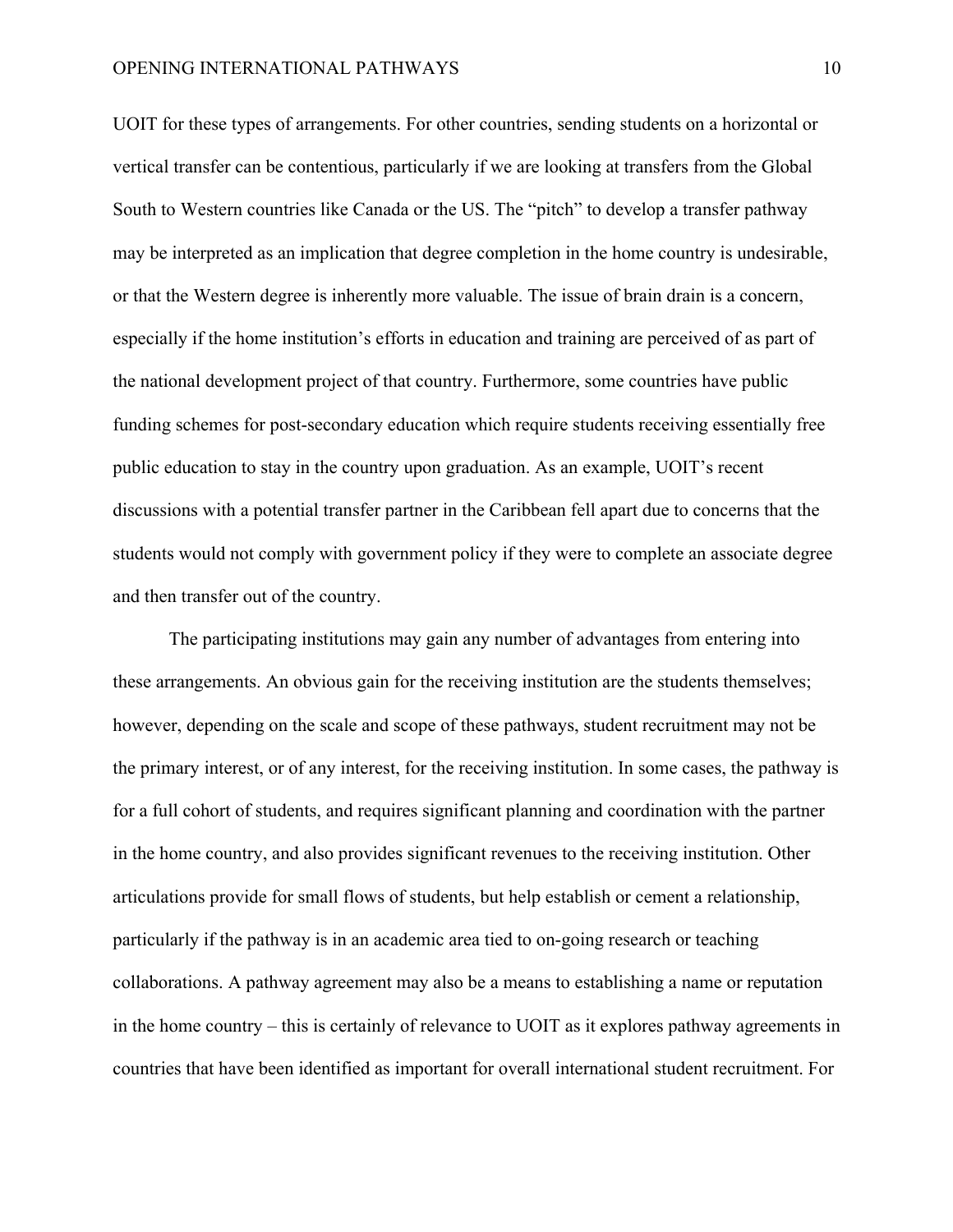the sending institution, one key advantage is similar to the advantages of domestic pathways – the ability to promote the pathway to the partner's degree program as a feature of the home institution's programs. This works particularly well in a college-to-university transfer system where the completion of the college diploma is generally the terminal point for programs within a college / junior undergraduate institution, and thus the transfer to a university holds no negatives for the sending institution. However, internationally, each national system contains its own peculiarities, and the vertical transfer is blurred. Some systems will offer both the lower and upper level undergraduate degree within the same institution, and thus a pathway out of the institution may be perceived as cannibalizing enrollment. The exploration of international pathway agreements, by any institution, quickly becomes first the exploration and drive to understand the particular context of a proposed home institution and home country.

Here we arrive at the array of possible perspectives of a potential student considering an international pathway, with particular focus on a vertical, college-to-university transfer. In the domestic pathway literature, the motivations and success of these students have been studied extensively, such as the role of student choice in a binary (college and university) system (Lang, 2008), or the effect of articulated transfer pathways on degree completion (Stern, 2016). Increased access to university education via an articulated pathway for students from low-income families has also been widely explored. (Jones & Field, 2013; Christie, Cree, Hounsell, McCune & Tett, 2006). For international students considering a transfer pathway, there are three key intersecting areas to explore: value of the transnational education, the immigration effect, and the questions around cost, access, and inequality.

Domestically, the pathways question for the student is, essentially, whether to complete a bachelor's degree after college, or not. One study of Ontario student choice before entering post-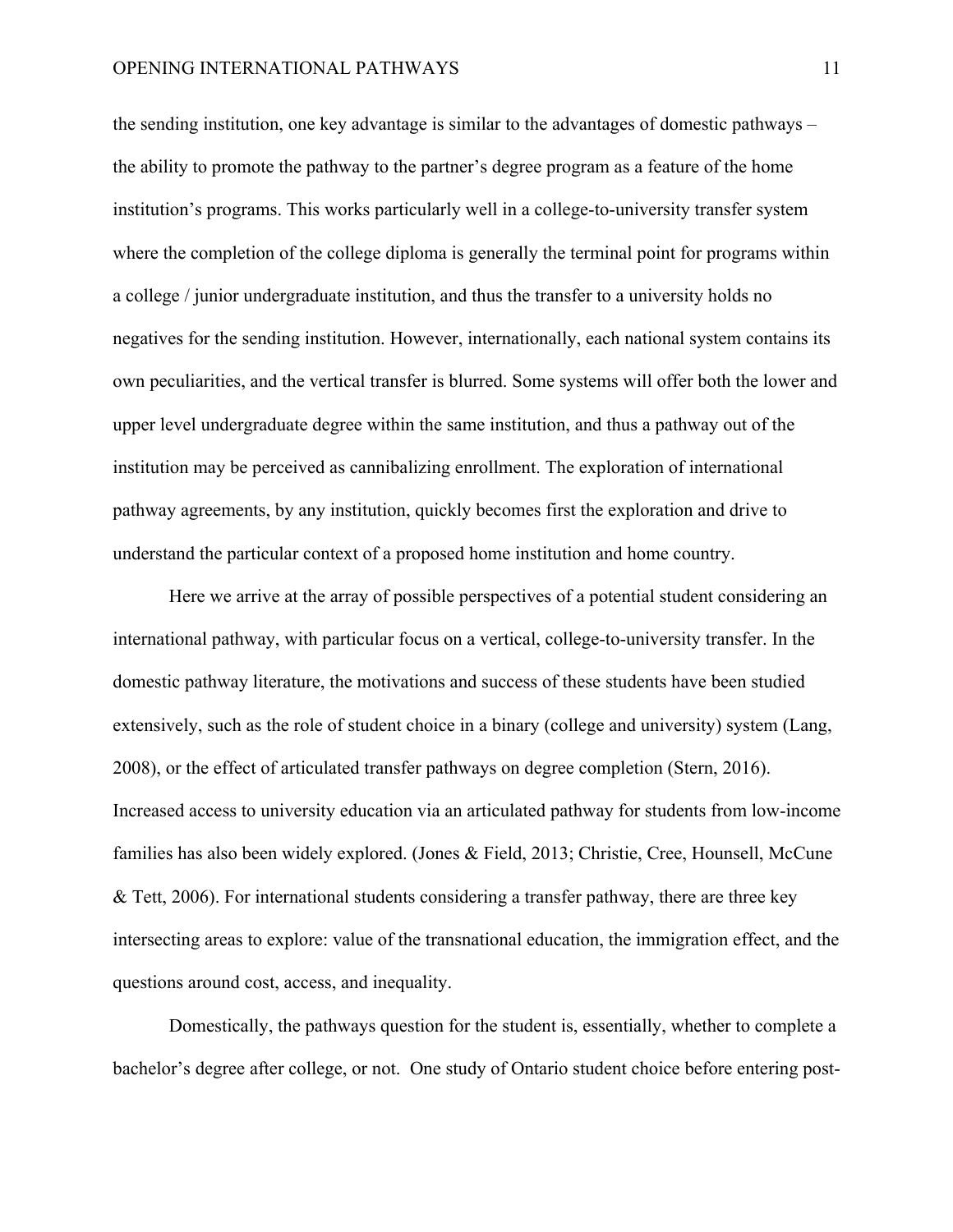secondary education (Lang, 2008) indicated that most students with the choice to go to either type of institution (an Ontario college or university) do not take articulated pathways into account when making a decision, the implication being that the possibility for university-eligible students to choose between only university or college and university is not particularly relevant to students as they complete their secondary education and make their post-secondary plans. Domestically, there are of course several barriers that will restrict that choice, including grades, costs, financial constraints, and socio-cultural expectations, amongst others. Internationally, the related choice for most existing bachelor degree articulations, which are university-to-university, will be whether to complete the bachelor degree in the home country or internationally (with multiple barriers and incentives affecting that choice). Interestingly, for a vertical international pathway, where the student has completed a diploma/assoc. degree, the student will have the choice to complete the bachelor degree internationally, but may not have the choice to complete the same degree domestically, in countries with little-to-no vertical transferability.

If the choice to take the international pathways can be taken, one likely advantage for the student is the value of a transnational education, both in the intrinsic value of an education across systems and cultures, and also for entry into the labour market. This would be the case for either vertical or horizontal transfers. The acquisition of true fluency in the language of the receiving institution can be a related benefit. Having an educational background from two countries should be an advantage if the student plans to work in both countries over his or her career, and can be an advantage if the student works in only one of the countries (depending on the perception within that country of the other country's educational system or economy in general). Perceptions here are important: there will certainly be countries and cultures where those that can afford the cost of the international completion of the transfer will a) prefer the completely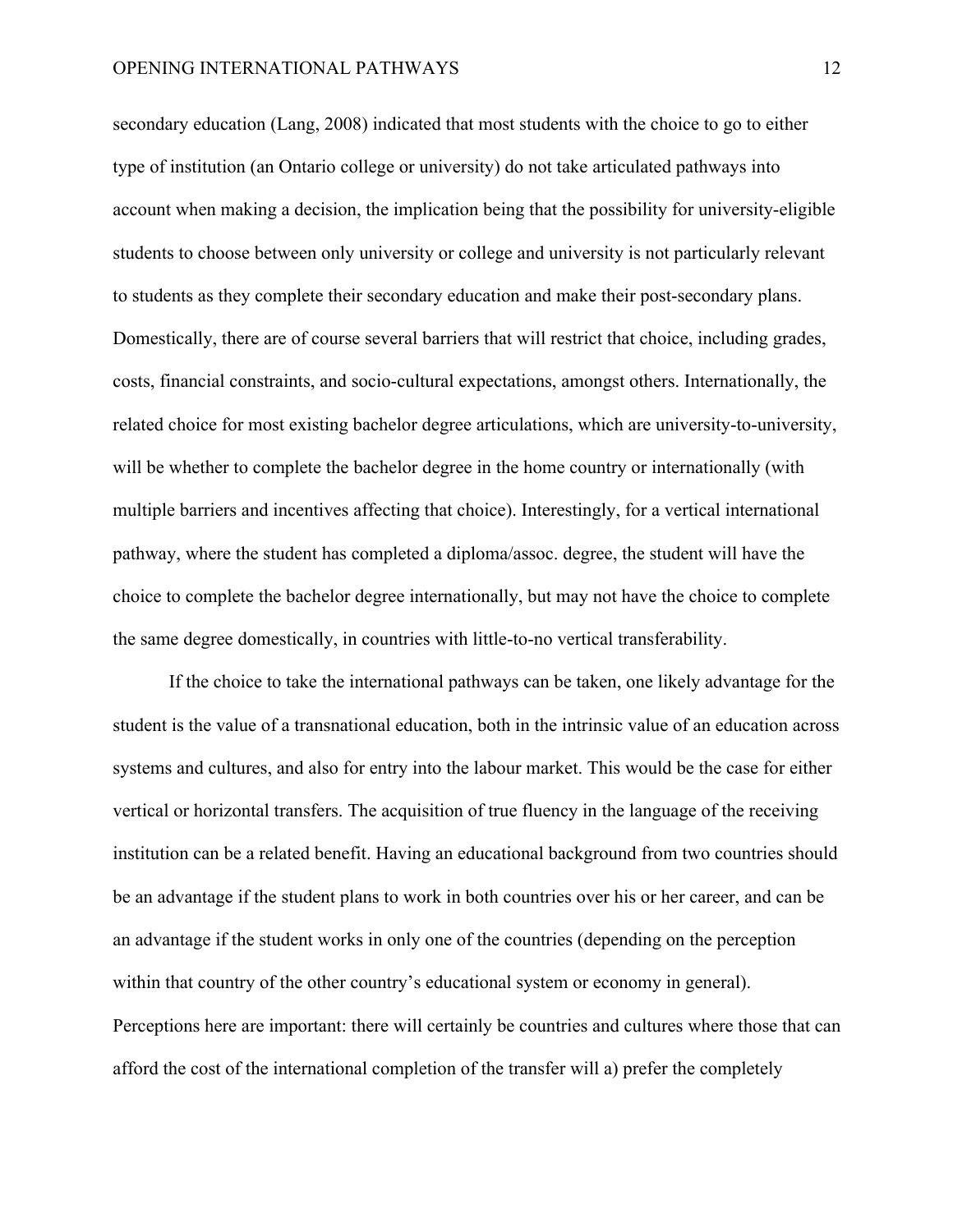international degree (versus a transnational double degree), and b) in the case of the vertical transfer option, not seriously consider a lower-undergraduate, or technical/vocational option. These perception issues need to be considered within the broader issues of access and inequality.

Before arriving at that broader issue, which is central to the viability of international vertical transfers, let us take a moment to consider another key factor in the student's decisionmaking process: the immigration implications of transfer. Of course, the ability to permanently stay in a host country after graduation is a consideration for international student mobility in general. Significant portions of international students go on to stay as temporary workers, and eventually transition to permanent residents, and then citizens. In a study of OECD countries, Canada had the highest rate of international students staying in the country upon graduation, at 33%. (OECD, 2011). A recent government of Canada study reports for international students, one-third of those receiving a bachelor degree, and one-half of those receiving a graduate degree become permanent residents within 10 years of graduation from a Canadian institution (Lu & Hou, 2015).

There is no doubt that for some international students selecting Canada, the chance to immigrate is an important factor in the decision. The existence of a vertical or horizontal transfer can open the immigration door in the same way a full four-year program can. In most provinces of Canada, a full-time, 2-year post-secondary program is the minimum requirement to put oneself on the path to permanency. In Ontario, the international student recruitment pattern for the two largest markets, China and India, is indicative of how the immigration opportunity can be a pull-factor. For the 2015-16 year, Chinese students represented 70% of all international students at Ontario universities, while Indian students represented 10% of such students (and only 5% of international undergraduate students) (MAESD, 2016). During the same year, Indian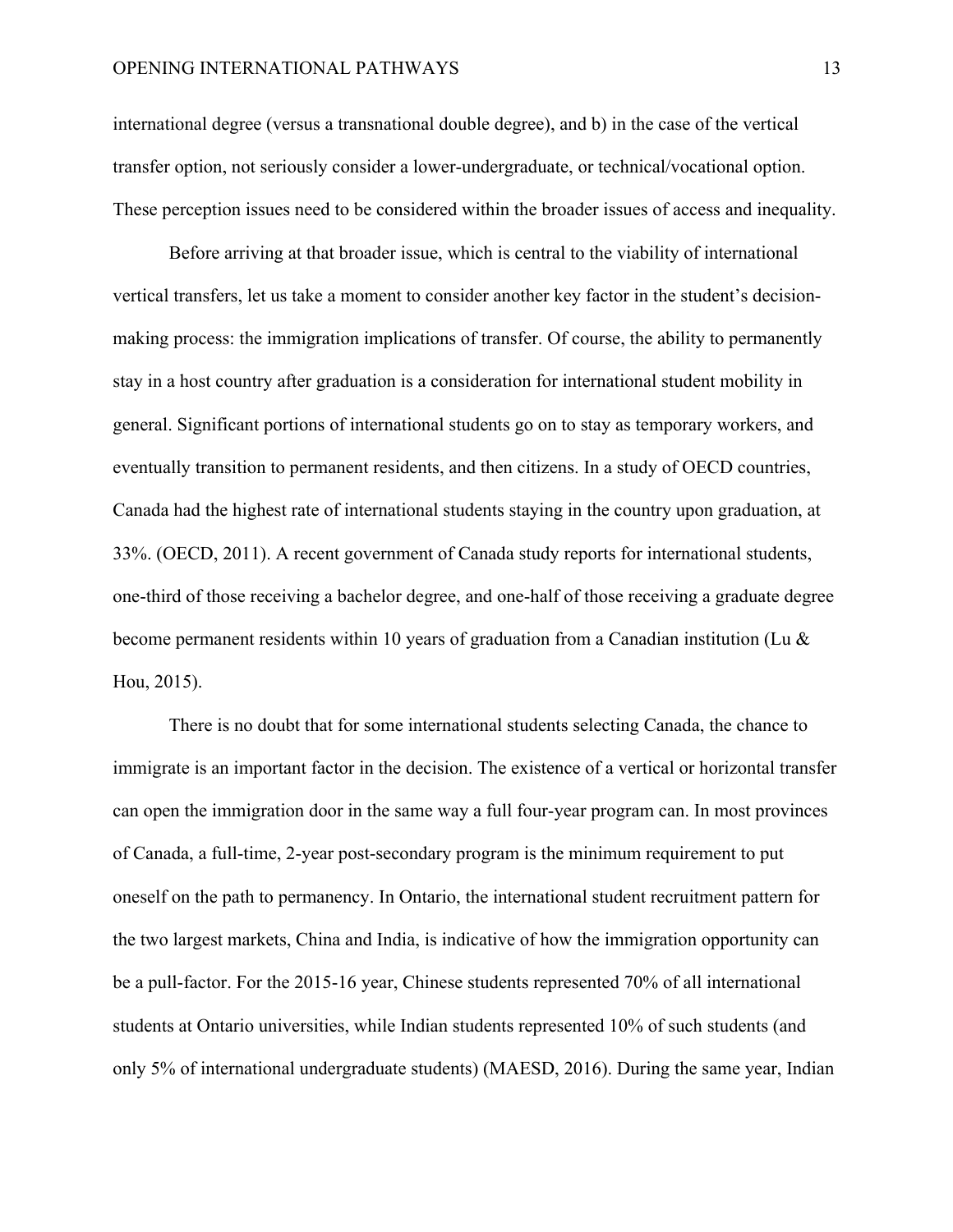students represented 58% of international students at Ontario colleges, with Chinese students in second place at 28%. The difference for the Indian market is staggering – 58% for Ontario colleges and only 5% for undergraduates at Ontario universities. One research group (Illuminate Consulting Group, 2014) has specifically identified this pattern as the result of students (and families) in the Indian market making "college vs. university" decisions based on an interest in immigration to Canada, with colleges as the shorter and less expensive route than a bachelor's or even Master's degree. In fact, staff from Ontario college international offices anecdotally report that many incoming international students pursuing a college diploma have already completed a bachelor degree in their home country. Noting this, it would be possible then to leverage this pull factor for the development and promotion of transfer pathways. However, the above noted concerns around brain drain may lead to hesitation for sending country institutions to create transfer pathways predicated as immigration pathways.

The last factor affecting a student's perspective that this paper will consider is, as noted earlier, the intersection of cost, access and inequality. Whether an international student is considering a full or transfer program, a diploma or degree, one thing is clear: that education is expensive. International students in many countries, and most Western countries, pay higher, differential fees. At UOIT, most undergraduate international students pay triple the tuition of a domestic student. At Durham College, the institution with which UOIT is co-located, international students pay about 4 times the domestic tuition (although this varies depending on program). At the University of Toronto, the most expensive Ontario university, international Arts and Science students pay seven times what a domestic student would pay. Despite this, Canada is a relative bargain compared to the US or UK.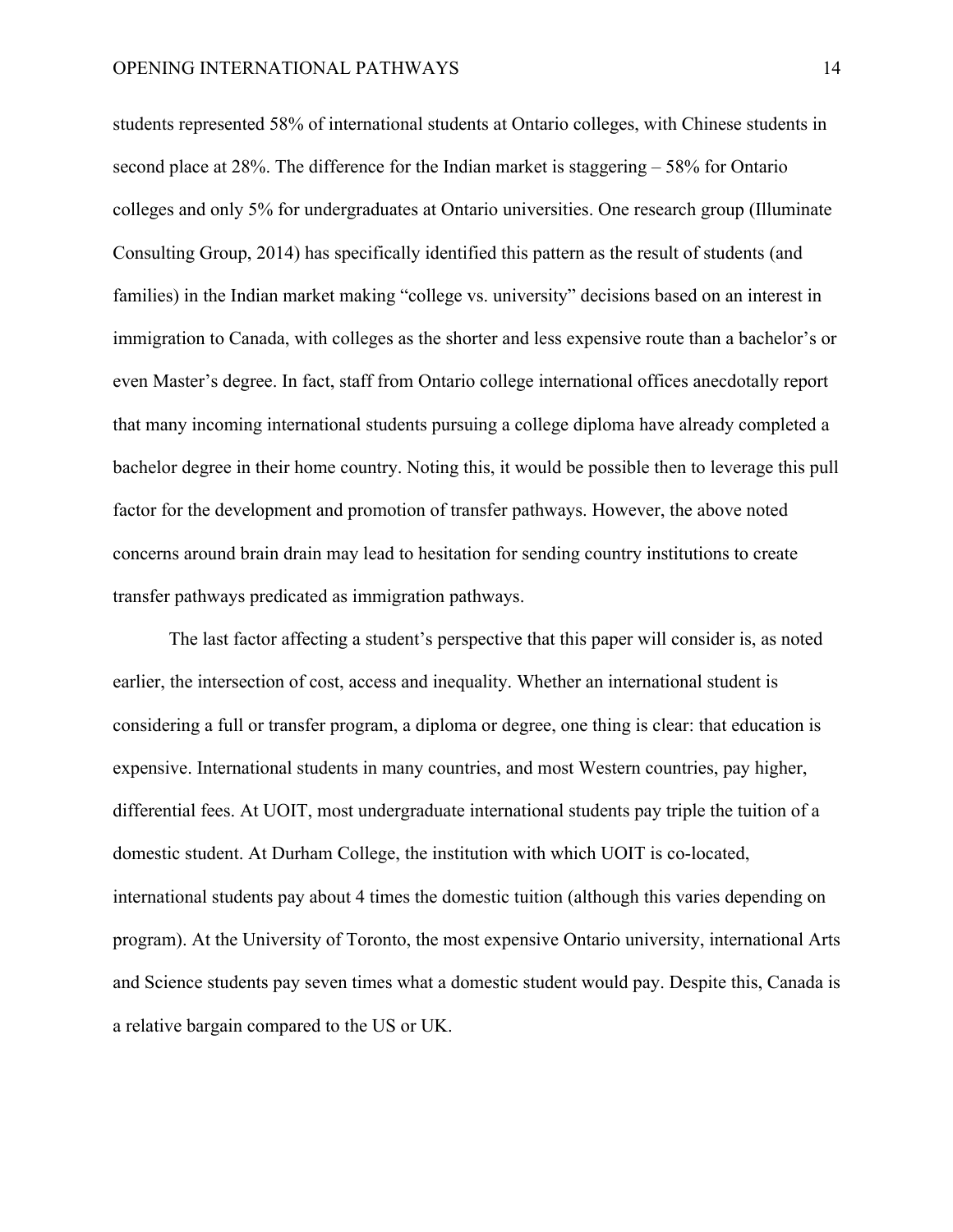So, despite those costs, the overall movement of students across borders to complete a degree outside one's home country has greatly increased over the past decades, and that trend will continue. The greatest flow of those students is from the developing/emerging-market countries, such as China and India, into Western countries, most notably the USA, UK, and Australia. More students are coming from lower-income countries, but paying very high prices. The math here is obvious: it is generally the wealthy, or in some cases nationally-sponsored, who are making up the vast majority of this mobility. This comes as no surprise, and is simply part of the equation for each institution's recruitment efforts.

Now, one of the key policy drivers of domestic transferability is access. The idea of allowing students to complete a diploma/assoc. degree and then transfer to university allows for, in theory, an absolute increase in university graduates but, more importantly, a relative increase in the share of university students from backgrounds that have historically accessed universities at very low levels, such as students from low-income families, from indigenous families, with disabilities, or those who are entering from a family without a history of post-secondary education completion ("first-generation"). In a sense, a domestic system with progressive public financing and transferability, like the Ontario system, is designed to create upward social mobility and decrease the effects of economic inequalities. The global flow of students from the Global South to Western countries is certainly not designed to combat in-country or intercountry inequalities.

Even if a vertical international pathway were conceived of as a countervailing force to economic inequality, it would most likely not be economically viable. The students most likely to access lower-cost, technical/vocational programs are the same who would not be able to afford those significantly higher international fees (and likely higher costs of living, and travel costs,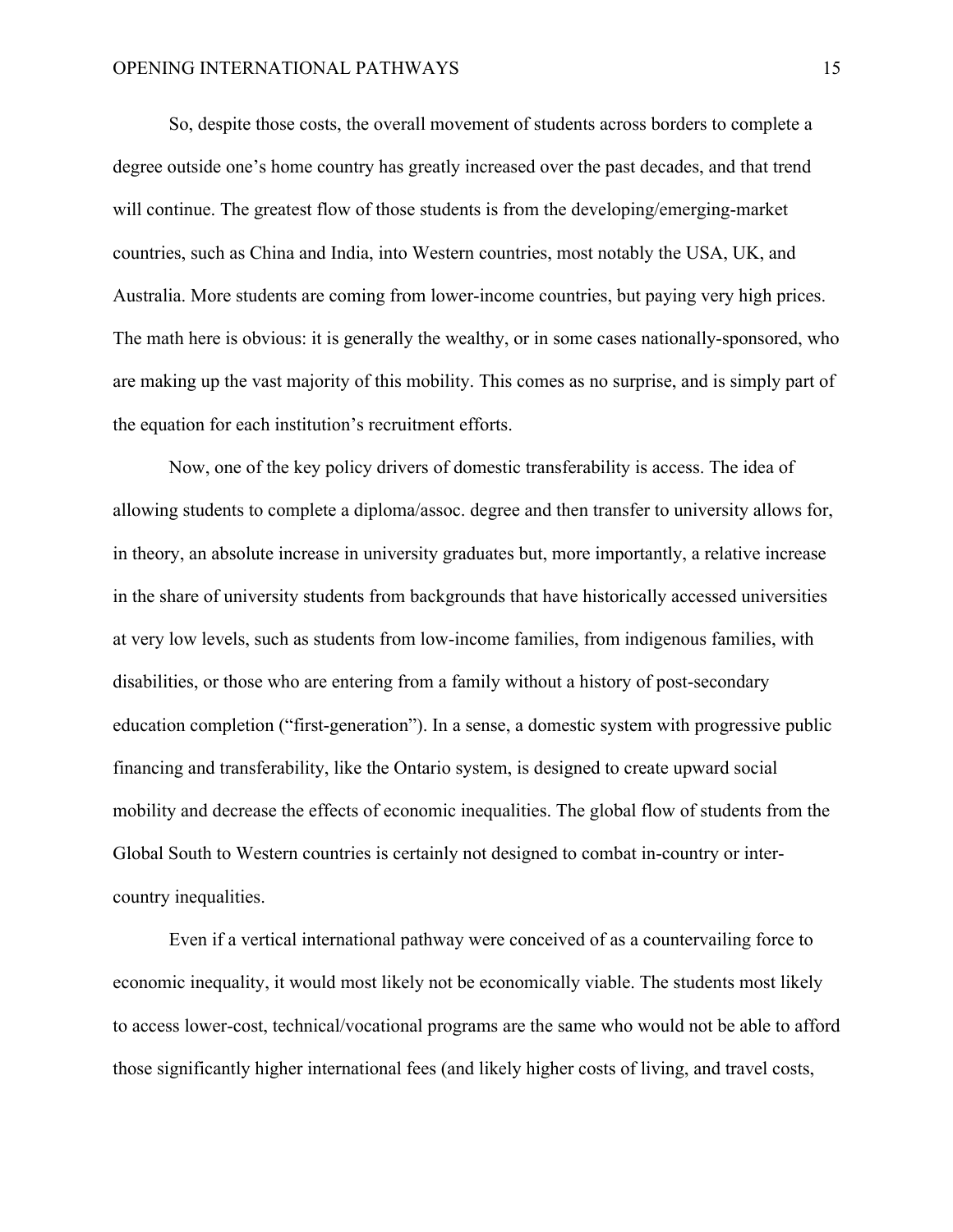etc.). This has been the experience of UOIT in discussions with representatives of Latin American technical/vocational colleges: a strong belief that such a transfer scheme would be wholly unviable for their student population.

There may be one "silver lining" on the question of whether an international transfer pathway, vertical or horizontal, can address the access issue. The opportunity to transfer after completing a diploma, associate degree, or first two years of a bachelor's degree in a home country can, in many cases, represent a significant cost savings to a student over the cost of a full degree, especially when the student is coming from a country with low, or even no tuition fees. A student or family in an income bracket or with access to credit that would not quite allow for a full four-year degree, but with a strong interest in having an international education, may be able to access that opportunity through such a transfer arrangement.

Unpacking these articulated pathways is complex, as there are multiple, over-lapping motivations for their promotion by governments or institutions, their creation between institutions, and their pursuit by individual students. As UOIT embarks to develop international articulation agreements, with hopes of mirroring its approach domestically, there are many challenges, both in the creation of functional, viable transfer pathways, but also in order to ensure that any pathways developed fit within its broader internationalization efforts and are a balanced part of its international relations. There is certainly room for conflicting internationalization rationales to push at each other when an institution, such as UOIT, engages with another international partner to explore academic collaboration and recruitment interests simultaneously. One author in the internationalization of higher education field would characterize this as the conflict of the instrumentalist and idealist ideologies that drive each institution's international efforts (Stier, 2010). At the very least, a responsible institution must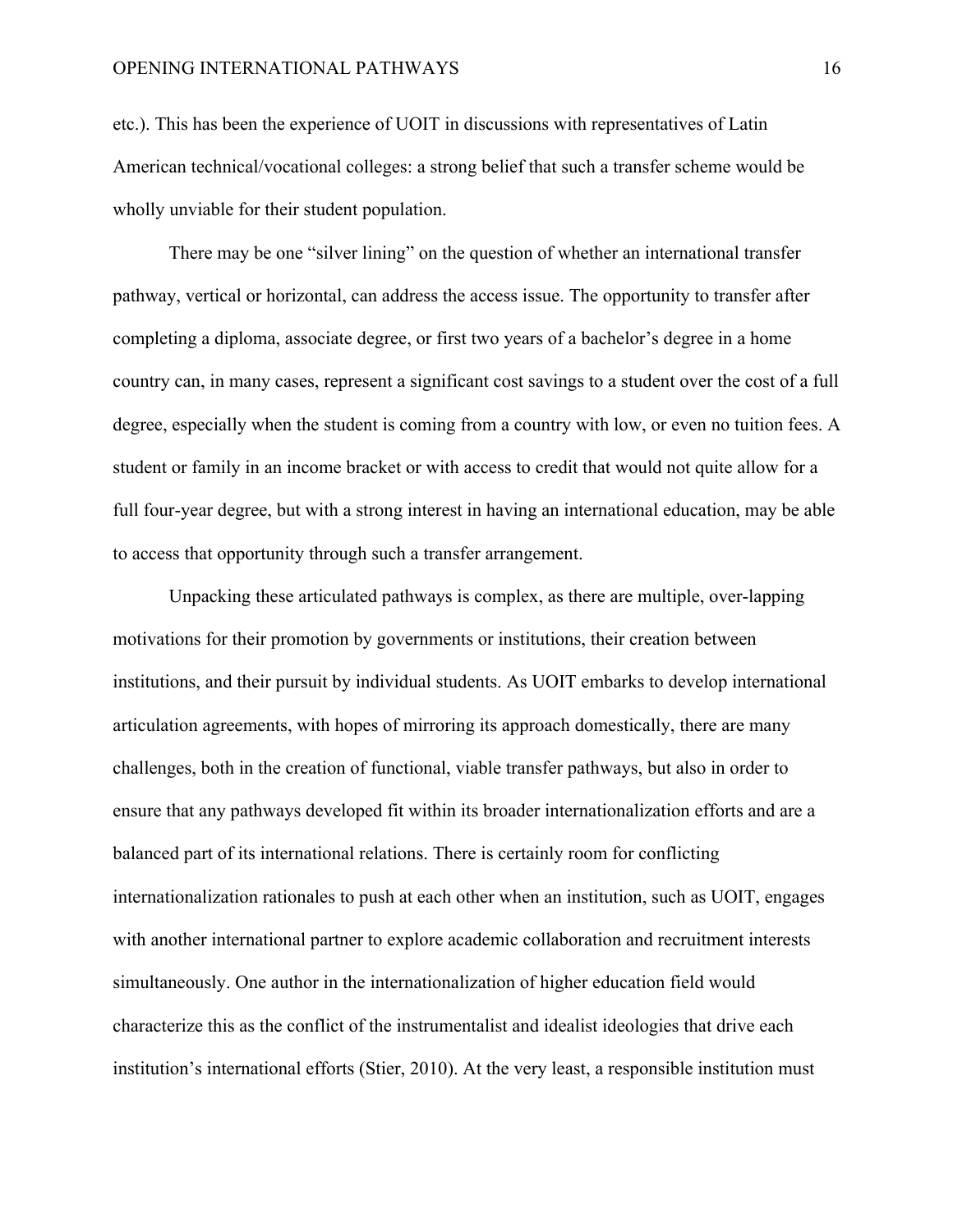take into account these considerations as more and more of these articulated transfer pathways are negotiated with international partners.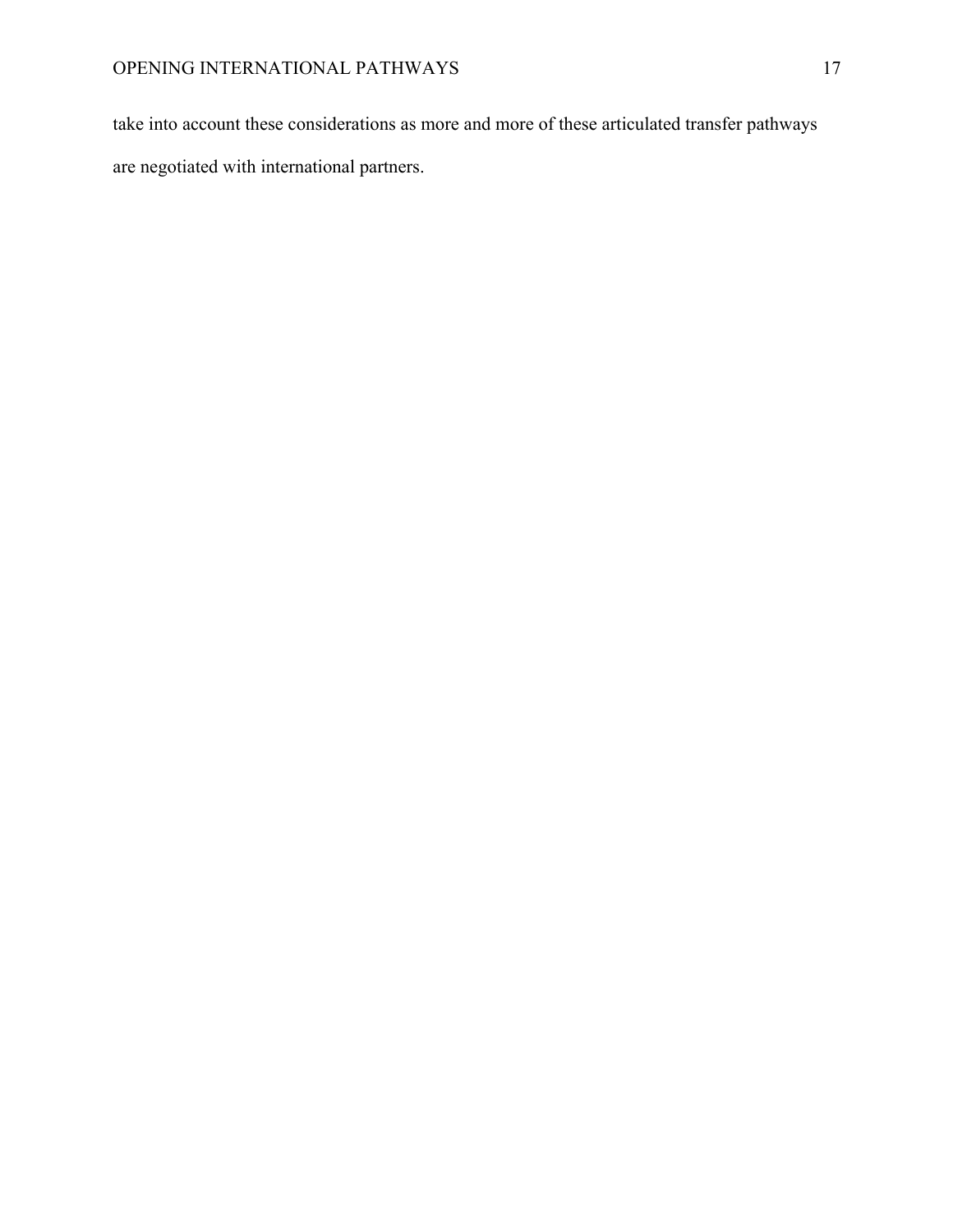## Appendix A

| a to b and from b<br>from a to b<br>for degree<br>completion<br>to a<br>High<br>Level of Collaboration<br>Low | Individual student<br>transfers without<br>any formal | Transfer<br>credit<br>articulation | One-way lower<br>degree (diploma,<br>assoc. degree) | Two-way<br>Transfer credit<br>articulation | One-way<br>Double<br>degree | Two-way<br>Double<br>degree | Joint<br>degree |
|---------------------------------------------------------------------------------------------------------------|-------------------------------------------------------|------------------------------------|-----------------------------------------------------|--------------------------------------------|-----------------------------|-----------------------------|-----------------|
|                                                                                                               | agreement                                             | agreement,                         | pathway transfer                                    | agreement, from                            |                             |                             |                 |
|                                                                                                               |                                                       |                                    |                                                     |                                            |                             |                             |                 |

*Figure A*. Spectrum of collaboration for credit transfer arrangements.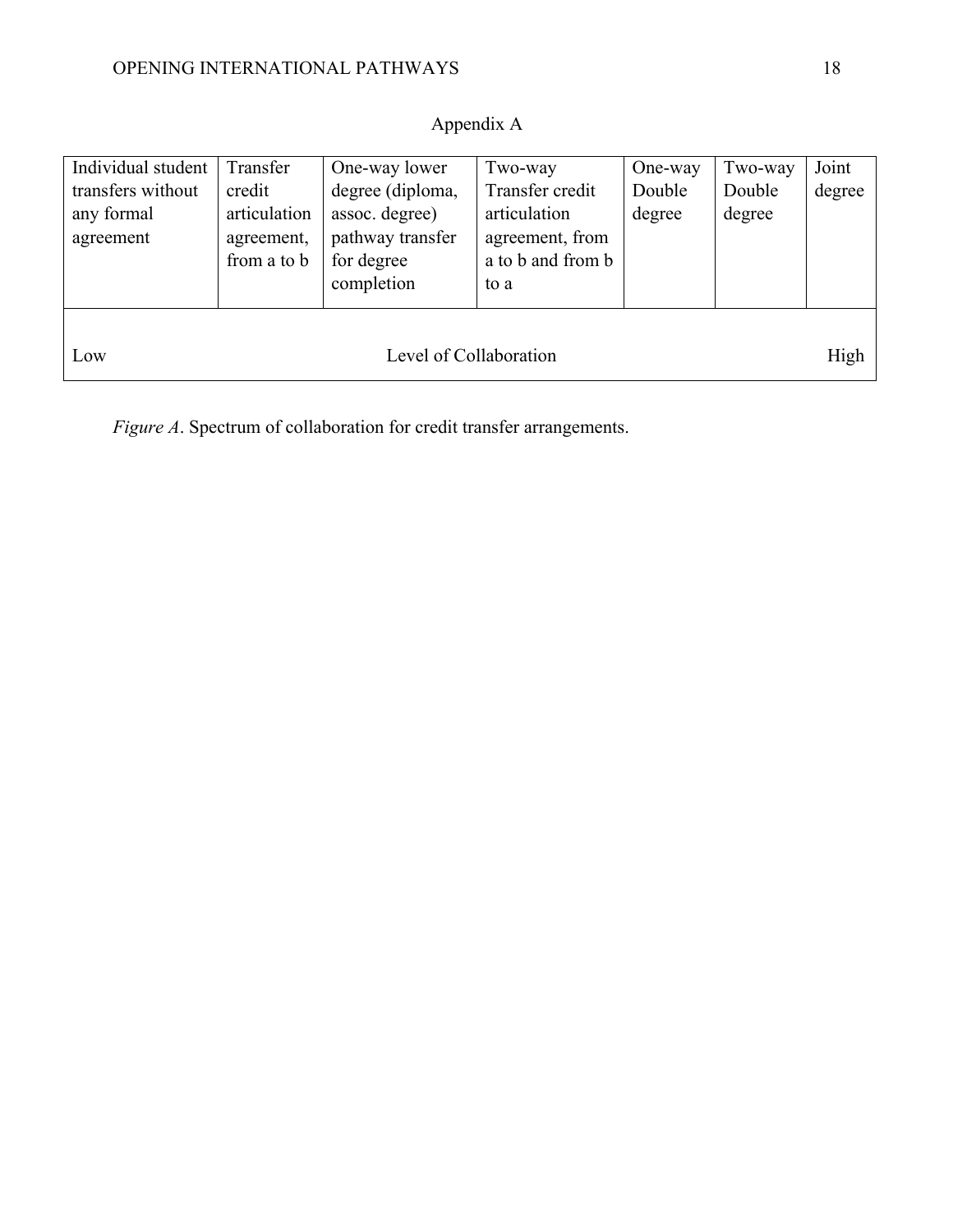#### References

Advisory Panel on Canada's International Education Strategy. (2012). *International Education: A Key Driver of Canada's Future Prosperity.* Retrieved from:

http://www.international.gc.ca/education/assets/pdfs/ies\_report\_rapport\_sei-eng.pdf

Canadian Bureau for International Education. (2015). *A World of Learning: Canada's*

*Performance and Potential in International Education 2015.* Retrieved from: http://cbie.ca/whatwe-do/research-publications/research-archives/

Christie, Hazel, Cree, Viviene, Hounsell, Jenny, McCune, Velda, & Tett, Lyn. (2006). From

college to university: looking backwards, looking forwards. *Research in Post-Compulsory* 

*Education,* 11 (3), 351-365

Illuminate Consulting Group. (2014) *Trends in Canadian International Education*, presented at the NAFSA 2014 National Conference, San Diego, May 2014

Institute of International Education. 2016. Open Doors Report on International Educational Exchange*.* Retrieved from: http://www.iie.org/Research-and-Publications/Open-Doors Jones, Glen, & Field, Cynthia. (2013). *Increasing Access to Higher Education: A Review of System-Level Policy Initiatives*. Paper presented at the International Conference on Access Policy

in Higher Education (Annual Meeting of the International Alliance of Leading Education Institutes) hosted by Beijing Normal University, Beijing, China, October 31-November 1st, 2013. Retrieved from:

http://www.oise.utoronto.ca/hec/Research\_Resources/Higher\_Education\_Policy.html Kerr, Angelika, McCloy, Ursula, & Liu, Shuping. (2010). *Forging Pathways:* 

*Students Who Transfer Between Ontario Colleges and Universities.* Higher Education Quality Council of Ontario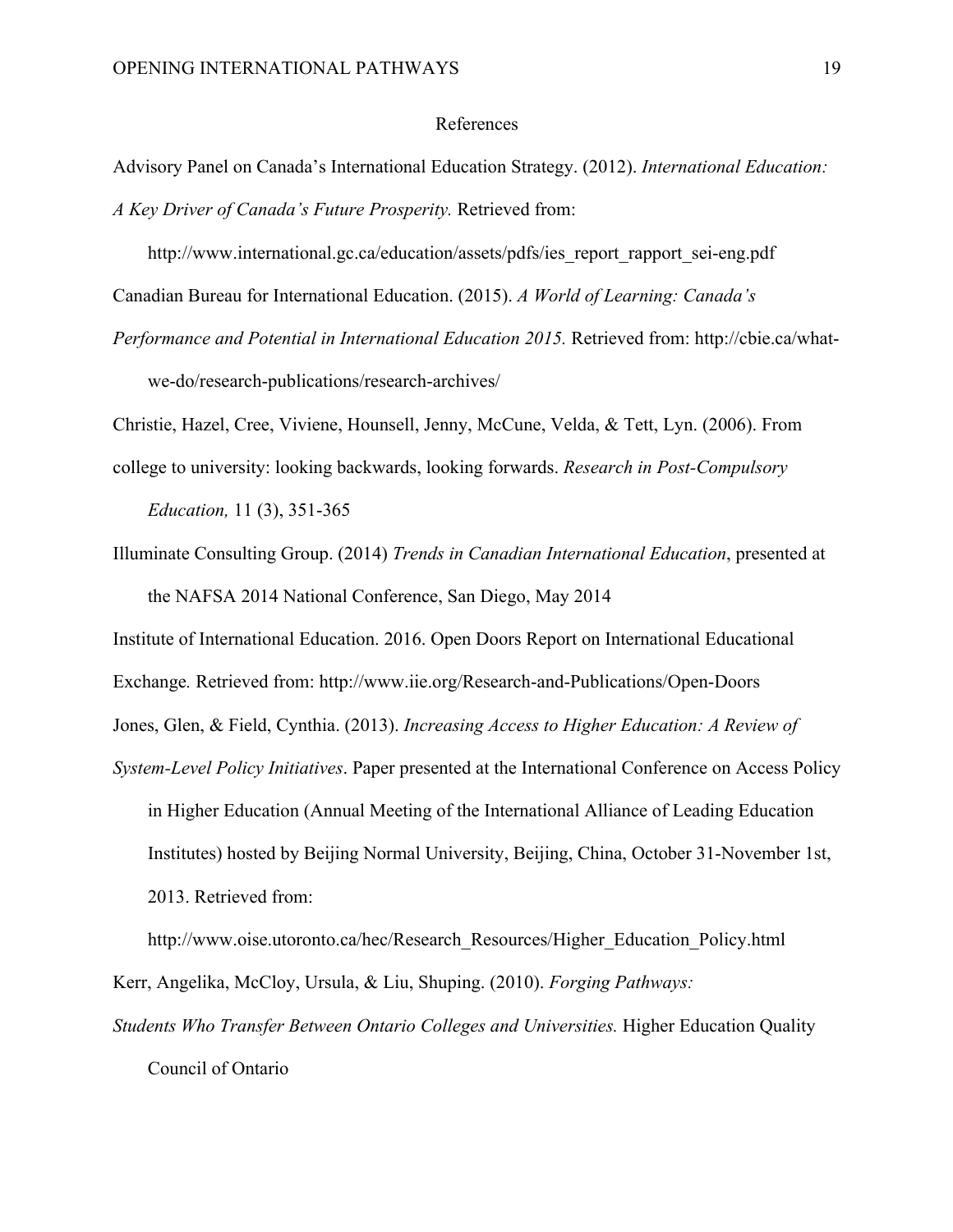Knight, Jane. (2005). Crossborder education: Programs and providers on the move. *CBIE Research Millenium Series No. 10.* Retrieved from:

http://net.cbie.ca/download/Crossborder%20Education%20%20Programs%20and%20Provi ders%20on%20the%20Move.pdf

Kramer, Mark, Hills, Greg, Tallant, Kate, Wilka, Matt, Bhatt, Anjali. (2014). *The New Role of Business in Global Education.* Retrieved from:

https://sharedvalue.org/sites/default/files/resource-files/FSG-PrintReport-Final.pdf

Kunin, Roslyn, & Associates. (2012). *Economic Impact of International Education in Canada.* Retrieved from:

http://www.international.gc.ca/education/assets/pdfs/economic\_impact\_en.pdf

Lang, Daniel. (2009). Articulation, transfer, and student choice in a binary post-secondary system. *Higher Education*, 57 (3), 355-371.

Lu, Yuqian, & Hou, Feng. (2015). International students who become permanent residents in Canada. *Insights on Canadian Society.* Statistics Canada. Retrieved from:

http://www.statcan.gc.ca/pub/75-006-x/2015001/article/14299-eng.pdf

Martinello, Felice, & Stewart, Jo. (2015). Transfers from college to one Ontario university: a four-year outcome study. *The Canadian Journal of Higher Education*, 45 (1), 18-36.

Ministry of Advanced Education and Skills Development. (2016) *Ministry Update,* presented at the Ontario Association for International Education conference, Oshawa, Ontario, May 2016.

NAFSA Association of International Educators. 2016. *NAFSA International Student Economic Value Tool*. Retrieved from:

http://www.nafsa.org/Policy and Advocacy/Policy Resources/Policy Trends and Data/N AFSA\_International\_Student\_Economic\_Value\_Tool/